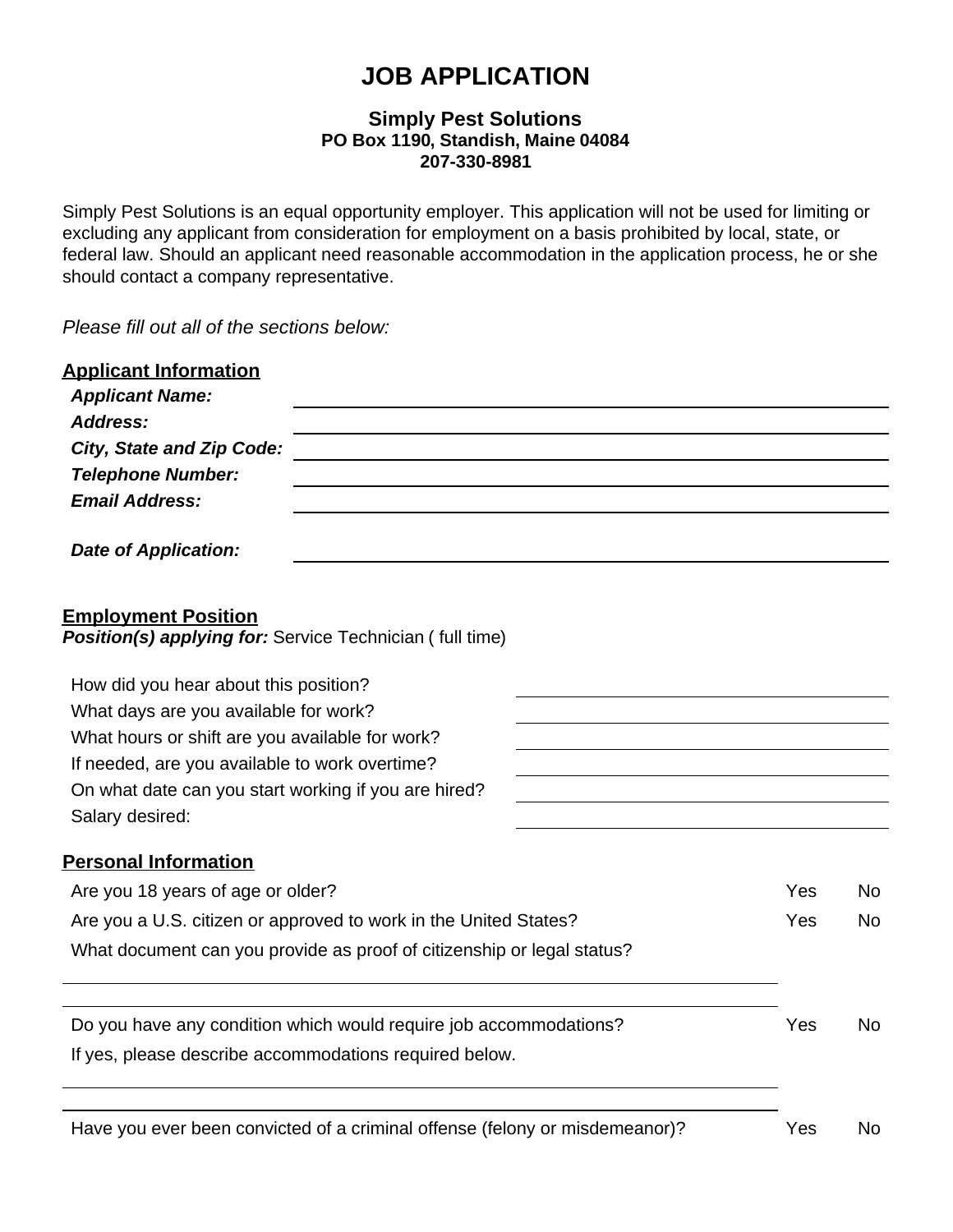If yes, please state the nature of the crime(s), when and where convicted and disposition of the case:

### **Job Skills/Qualifications**

Please list below the skills and qualifications you possess for the position for which you are applying:

*(Note: Simply Pest Solutions complies with the ADA and considers reasonable accommodation measures that may be necessary for eligible applicants/employees to perform essential functions. )*

## **Education and Training**

#### **High School**

| Name | City.<br>State)<br>_ocation | Graduated<br>Year | arned<br>AA1NA(<br>'ΠI |
|------|-----------------------------|-------------------|------------------------|
|      |                             |                   |                        |

#### **College/University**

| Name | $^{\prime}$ City<br>State)<br>_ocation | Year c<br>Graduated | Earned<br>AA1NAC |
|------|----------------------------------------|---------------------|------------------|
|      |                                        |                     |                  |

#### **Vocational School/Specialized Training**

| Name | City<br>State)<br>.ocation | Year<br>Graduated | Earned<br>Jearee |
|------|----------------------------|-------------------|------------------|
|      |                            |                   |                  |

#### **Military:**

Are you a member of the Armed Services?

What branch of the military did you enlist?

What was your military rank when discharged?

How many years did you serve in the

| ulialyeu? |  |  |
|-----------|--|--|
| military? |  |  |
|           |  |  |

What military skills do you possess that would be an asset for this position?

# *Previous Employment*

**Employer Name:** Job Title: Supervisor Name: Employer Address: City, State and Zip Code:

Employer Telephone:

Dates Employed: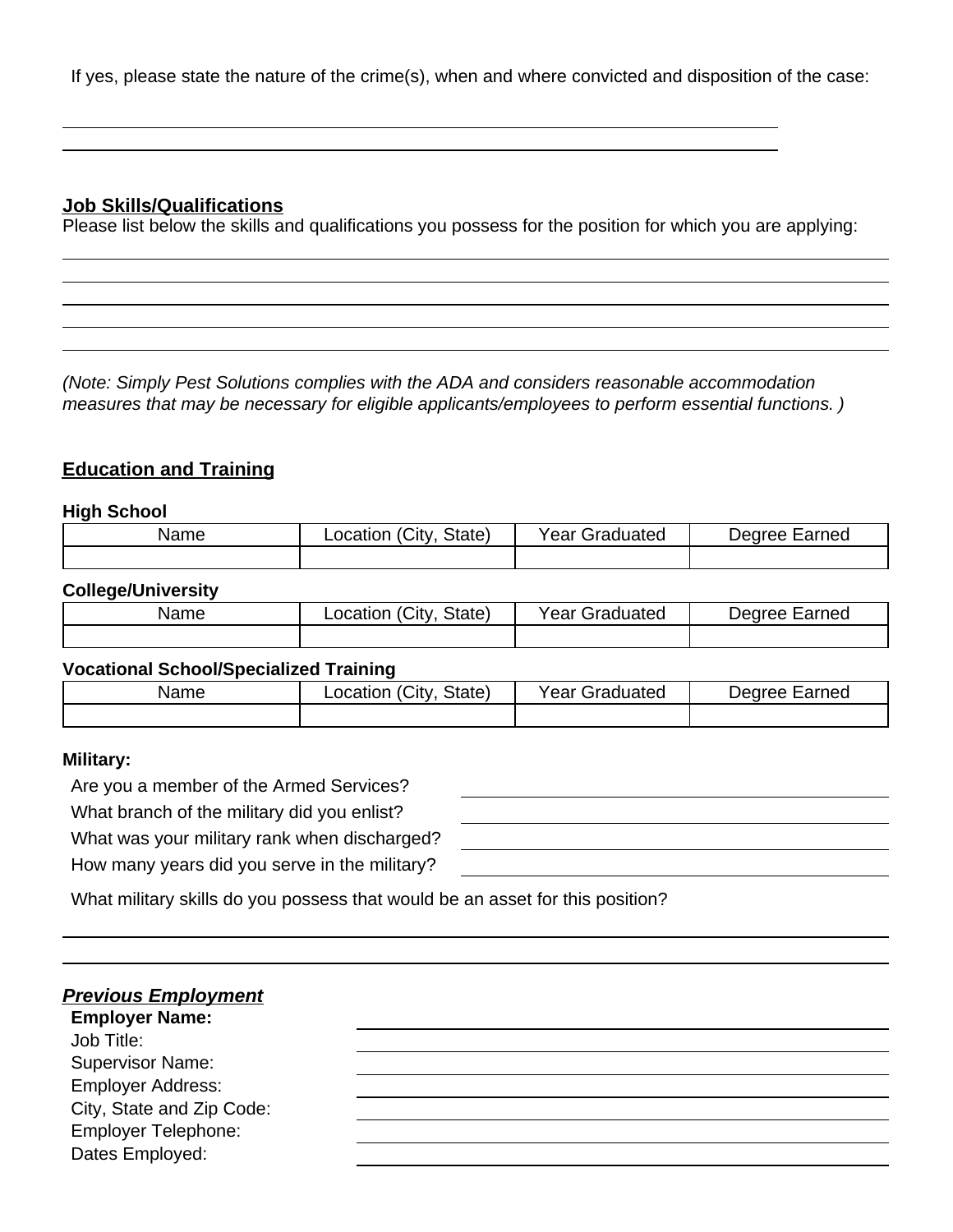### Reason for leaving:

Job Title: Supervisor Name: Employer Address: City, State and Zip Code: Employer Telephone: Dates Employed: Reason for leaving:

### **Employer Name:**

Job Title: Supervisor Name: Employer Address: City, State and Zip Code: Employer Telephone: Dates Employed: Reason for leaving:

### *References*

Please provide 3 personal and professional reference(s) below:

| Reference | <b>Contact Information</b> |
|-----------|----------------------------|
|           |                            |
|           |                            |
|           |                            |

### *Additional Information:*

Do you have any previous skills related to the Job?

What are your Hobbies and interests?

Do you have any licenses or certifications pertinent to the Job?

### *AT-WILL EMPLOYMENT*

The relationship between you and the Simply Pest Solutions is referred to as "employment at will." This means that your employment can be terminated at any time for any reason, with or without cause, with or without notice, by you or the Simply Pest Solutions. No representative of Simply Pest Solutions has authority to enter into any agreement contrary to the foregoing "employment at will" relationship. You